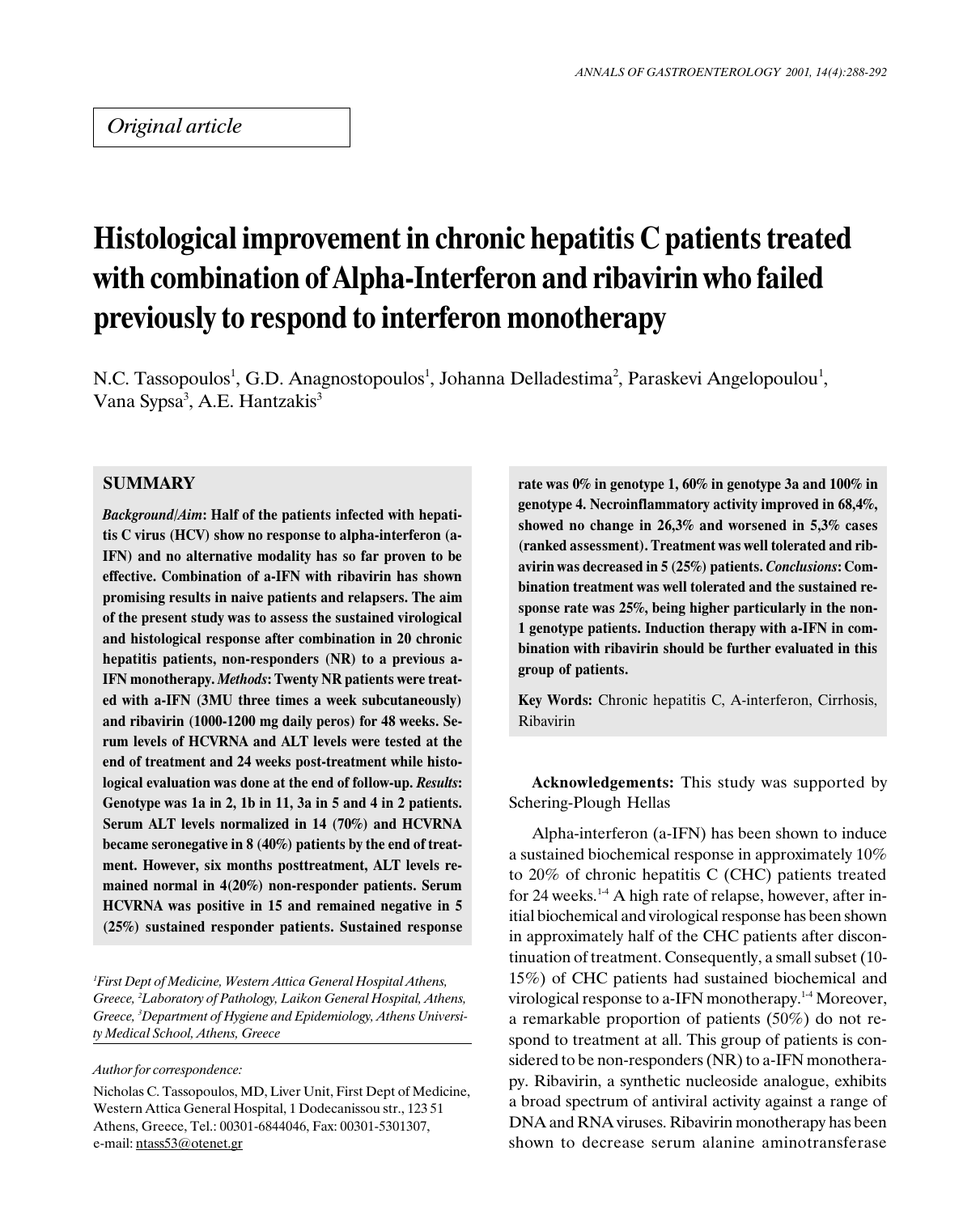(ALT) levels and, to some degree, improve histology, but it has no effect on serum HCVRNA levels.<sup>6-8</sup> The combination of ribavirin with a-IFN has been proven to increase the sustained virological response (SR) rate in either naive or relapsed patients in several large-scale randomized controlled trials. The mechanism by which this enhancement of activity occurs in the combination regimen is unknown. The aim of this study was to evaluate the efficacy and tolerance of a-IFN in combination with ribavirin in NR patients to a-IFN monotherapy.

#### PATIENTS AND METHODS

Twenty adult patients (13 males, 7 females) were included in the study (Table 1). Non-response to the first a-IFN monotherapy was defined as the persistence of at least 3 abnormal ALT levels and detectable serum HCVRNA by polymerase chain reaction (PCR) during a course of a-IFN for at least 12 weeks. The mean age of the patients was  $44.0 \pm 11.9$  (26-63) years; twelve (60%) aged above 40 years. The possible source of infection was

All patients were treated with a combination of a-IFN (Intron-A, Schering Plough) at a standard dose of 3MU three times a week subcutaneously and ribavirin (Rebetol, Schering Plough) at a daily dosage of 1000- 1200 mg according to the body weight  $(\leq \text{or } \geq 75 \text{ kg re-}$ spectively) for 48 weeks.

Inclusion criteria were persistently elevated serum ALT levels (as defined by at least 3 abnormal values during the treatment and three abnormal values after the first course of a-IFN), presence of HCVRNA by PCR and biopsy-proven chronic hepatitis. Exclusion criteria were HBsAg and antibodies to human immunodeficiency virus positivity, autoimmune hepatitis, chronic alcoholism, use of hepatotoxic drugs in the last six months.

Serum antibodies to HCV (anti-HCV) were detected with the second generation HCV enzyme-linked immunosorbent assay (ELISA 2, Abbott Diagnostics).

| $\#$         | Gender                    | Age    | Genotype       | <b>HCVRNA</b> *<br>(Meq/ml) | $ALT^*$<br>(IU/L) | Necroinflammatory<br>activity |
|--------------|---------------------------|--------|----------------|-----------------------------|-------------------|-------------------------------|
| $\mathbf{1}$ | $\mathbf F$               | 62     | $1\mathrm{b}$  | 1,9                         | 86                | $\,8\,$                       |
| $\mathbf{2}$ | M                         | $26\,$ | $4c/d$         | $\rm ND$                    | 75                | 4                             |
| 3            | $\mathbf M$               | 38     | $1\mathrm{b}$  | 11,9                        | 199               | 6                             |
| 4            | M                         | 53     | $1\mathrm{b}$  | 0,6                         | 129               | 6                             |
| 5            | $\mathbf M$               | 37     | $1\mathrm{b}$  | $\mathbf{1}$                | 157               | $\sqrt{5}$                    |
| 6            | $\boldsymbol{\mathrm{F}}$ | 48     | $1\mathrm{b}$  | 1,4                         | $78\,$            | $11\,$                        |
| 7            | $\mathbf M$               | 57     | 1 <sub>b</sub> | $\rm ND$                    | 106               | 7                             |
| $8\,$        | $\mathbf M$               | 58     | $1\mathrm{b}$  | 19,1                        | $92\,$            | 7                             |
| 9            | $\mathbf M$               | 36     | $1\mathrm{a}$  | 0,3                         | $78\,$            | 7                             |
| 10           | $\mathbf M$               | $26\,$ | 1a             | 11,8                        | 100               | $\,8\,$                       |
| 11           | M                         | 33     | 3a             | 5,6                         | 124               | 4                             |
| 12           | M                         | 33     | 3a             | 5,8                         | 168               | 7                             |
| 13           | $\mathbf F$               | 43     | 3a             | 2,3                         | 89                | 4                             |
| 14           | $\boldsymbol{\mathrm{F}}$ | 51     | $1\mathrm{b}$  | $\rm ND$                    | $80\,$            | $\,$ 8 $\,$                   |
| 15           | $\mathbf F$               | 45     | $1\mathrm{b}$  | 0,3                         | 139               | 4                             |
| 16           | M                         | 37     | $3\mathrm{a}$  | 27,8                        | 97                | 7                             |
| 17           | M                         | 35     | 4h             | ND                          | 128               | 6                             |
| $18\,$       | M                         | 49     | 3a             | $\rm ND$                    | 94                | $10\,$                        |
| 19           | $\mathbf F$               | 49     | $1\mathrm{b}$  | 3,1                         | 177               | $\,8\,$                       |
| 20           | $\mathbf F$               | 63     | 1 <sub>b</sub> | 15,6                        | 141               | 7                             |

Table 1. Baseline characteristics of the patients with chronic hepatitis C non responders to a previous course of  $\alpha$ -IFN alone.

ND denotes not detectable.

\*The cut off for HCVRNA was 0.2 Meq/ml and the upper limit of normal ALT 40 IU/L.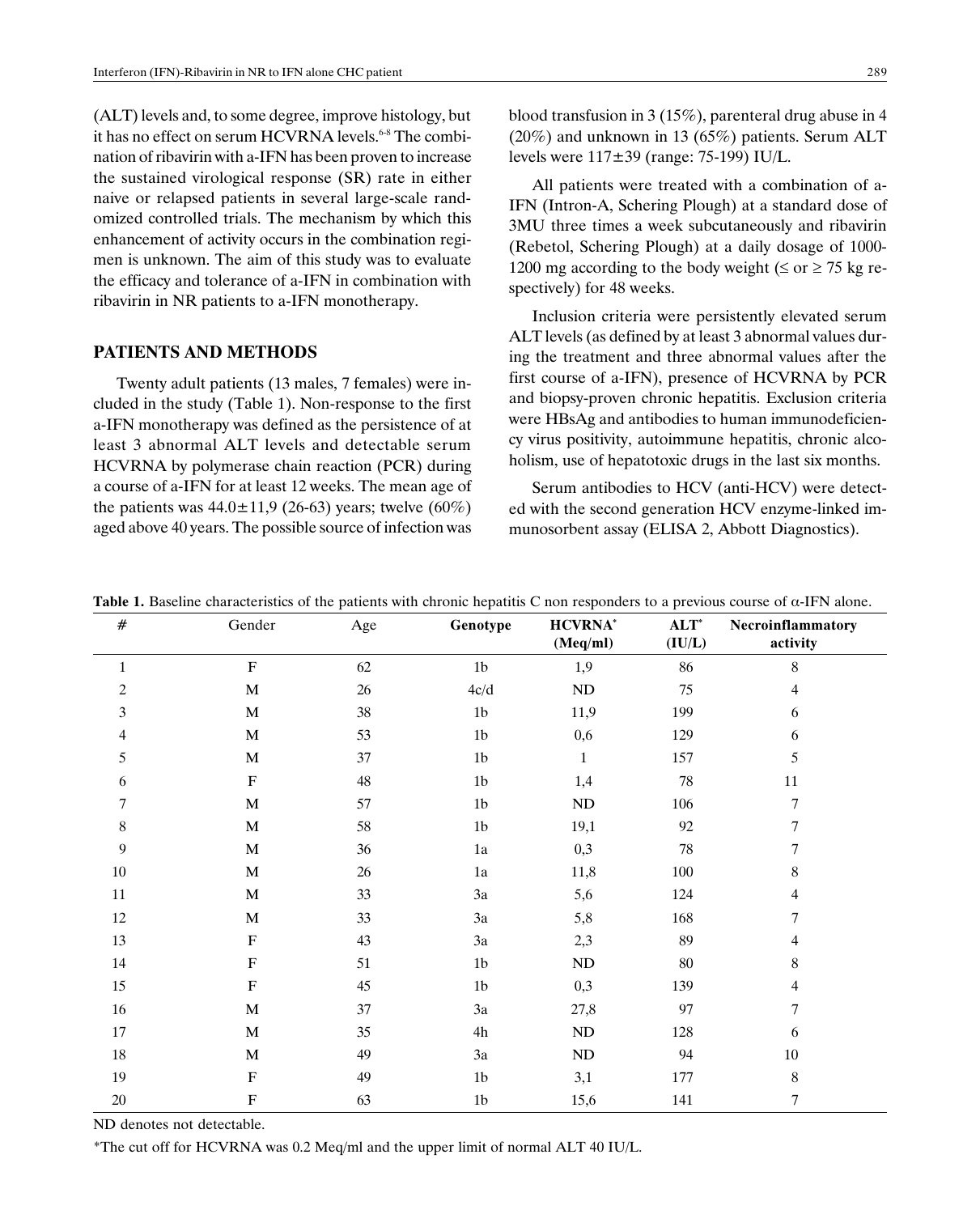Qualitative detection of serum HCVRNA was done by RT-PCR (Amplicor HCV, Roche Diagnostics Systems, 1<sup>st</sup> gen.). Quantitative detection of serum HCVR-NA was done by a branched-DNA technology (Quantiplex HCVRNA 2.0, Chiron corp.). HCV genotype was performed by a reverse hybridization assay (InnoLiPa, Innogenetics).

Histological evaluation of pretreatment in all patients and post-treatment liver biopsies in 19 patients were performed according to the Knodell Histologic Activity Index (HAI).<sup>13</sup> This allocates a numerical score for the histological activity of hepatitis on a scale of 0 to 22, with higher scores indicating more severe abnormalities. The overall Knodell score is the sum of the scores for periportal bridging necrosis (0-10), intralobular degeneration and focal necrosis (0-4), portal inflammation (0-4), and fibrosis (0-4). Response rates were based on necroinflammatory activity, i.e. the sum of the first three components of the score. Histological response was defined as  $a \geq 2$ -point reduction in the necro-inflammatory score between the pre-treatment and the post-treatment biopsies. Using a  $\geq$  2-point reduction in the necro-inflammatory score as the response definition should minimize the impact of the 1-point variation, which would be anticipated owing to observer variability and liver sampling.<sup>14</sup> Fibrosis and necro-inflammatory activity were also compared for each biopsy pair (blinded for sequence) to assess whether one showed more severe hepatitis and/or more fibrosis (ranked response).

The primary efficacy end point was defined as loss of detectable serum HCVRNA at week 24 post-treatment (sustained virological response, SR).

### RESULTS

All patients were HCVRNA seropositive by qualitative PCR, while 5 (25%) were seronegative by quantitative bDNA (cut off  $2\times10^5$  copies/ml). Serum HCVRNA was above  $2\times10^6$  eq/ml in 9 (45%) and below  $2\times10^6$  eq/ml in 6 (30%) patients. HCVRNA ranged from 0,2 to  $27,8\times10^{6}$  eq/ml. Genotype 1a was detected in 2, 1b in 11, 3a in 5 and 4 in 2 patients. High viral load  $(>2\times10^6 \text{ eq}/10^6 \text{ eV})$ ml) was found in 1 genotype 1a, 4 genotype 1b and 4 genotype 3a patients. The serum ALT levels were 116.8±39.4 (75-199) IU/L.

At the end of treatment ALT became normal in 14 (70%) and remained abnormal in the remaining 6 patients. The abnormal serum ALT levels ranged from 50 to 168 IU/L and were  $\langle 1.5 \times \text{ULN} \rangle$  in 3 of the 6 non-biochemical responders.The mean ALT level was 45,8±46,3 (range10-168) IU/L. Qualitative serum HCVRNA became negative in 8 (40%) and remained positive in 12 (60%) patients. Quantitative HVCRNA was positive in 9 (45%) patients; serum HCVRNA was  $>2\times10^6$  eq/ml in 3 and  $\langle 2 \times 10^6 \text{ eq/ml}$  in 6 patients. Six months post-treatment, 3 of the 8 HCVRNA-negative patients at the end of treatment relapsed and the SR was 25% (5/20). Serum ALT levels also increased in 11 (55%) and remained normal in 4 (20%) non-responder (NR) patients. The 5 SR patients had normal liver enzymes. Consequently, the sustained biochemical response was 45% (9 of 20 patients) (Table 2).

At the end of treatment, virological response was in genotype 1a: 0 of 2, 1b: 3 (27,3%) of 11, 3a: 3 (60%) of 5, and 4: 2 (100%) of 2 patients. Thus, SR was significantly higher in patients with genotype non-1 than in patients with genotype 1 (5/7 or 71% vs. 0/13 or 0%, p=0.001). Serum HCVRNA reappeared in the 3 genotype 1b patients and consequently the SR in genotype 1b was 0 of 11 patients.

Baseline liver histology showed that the mean score of necroinflammatory activity was  $6.7 \pm 1.9$  (range 4-11) and the stage  $3.0\pm2.1$  (range 0-4). Three (15%) had cirrhosis (stage 4) and 3 (15%) patients incipient cirrhosis (bringing fibrosis, stage 3). The posttreatment mean score of necroinflammatory activity was  $3,9 \pm 1,9$  (1-7)  $(p<0.001)$  and the stage  $2,5\pm2,2$  (0-4). In the ranked assessment of necroinflammatory activity between the pretreatment and posttreatment slide pairs 63% (12 of 19) improved, 31% (6 of 19) showed no change and 5% (1 of 19) worsened. In particular, necroinflammatory activity improved in 80% (4 of 5) SR, 100% (2of 2) relapsers and 50% (6 of 12) NR, remained unchanged in 20% (1 of 5) SR and 42% (5 of 12) NR and worsened in 8% (1 of 12) NR patients (Figure 1). The ranked assessment of fibrosis showed that 95% (18 of 19) had no change in fibrosis and only 5% (1 of 19) of the patients showed a remarkable improvement (from stage 3 to stage 1).

Both drugs doses were decreased in three patients

Table 2. End of treatment (EOT) and sustained response (SP) in 20 chronic hepatitis C patients who failed previously to respond to IFN monotherapy

|            |     | <b>Biochemical</b> | <b>Virological</b> |      |  |
|------------|-----|--------------------|--------------------|------|--|
|            | No. | %                  | No.                | $\%$ |  |
| <b>EOT</b> | 14  | 70.0               |                    | 40.0 |  |
| <b>SR</b>  | q*  | 45.0               |                    | 25.0 |  |

\*4 were non-responders and 5 patients were sustained responders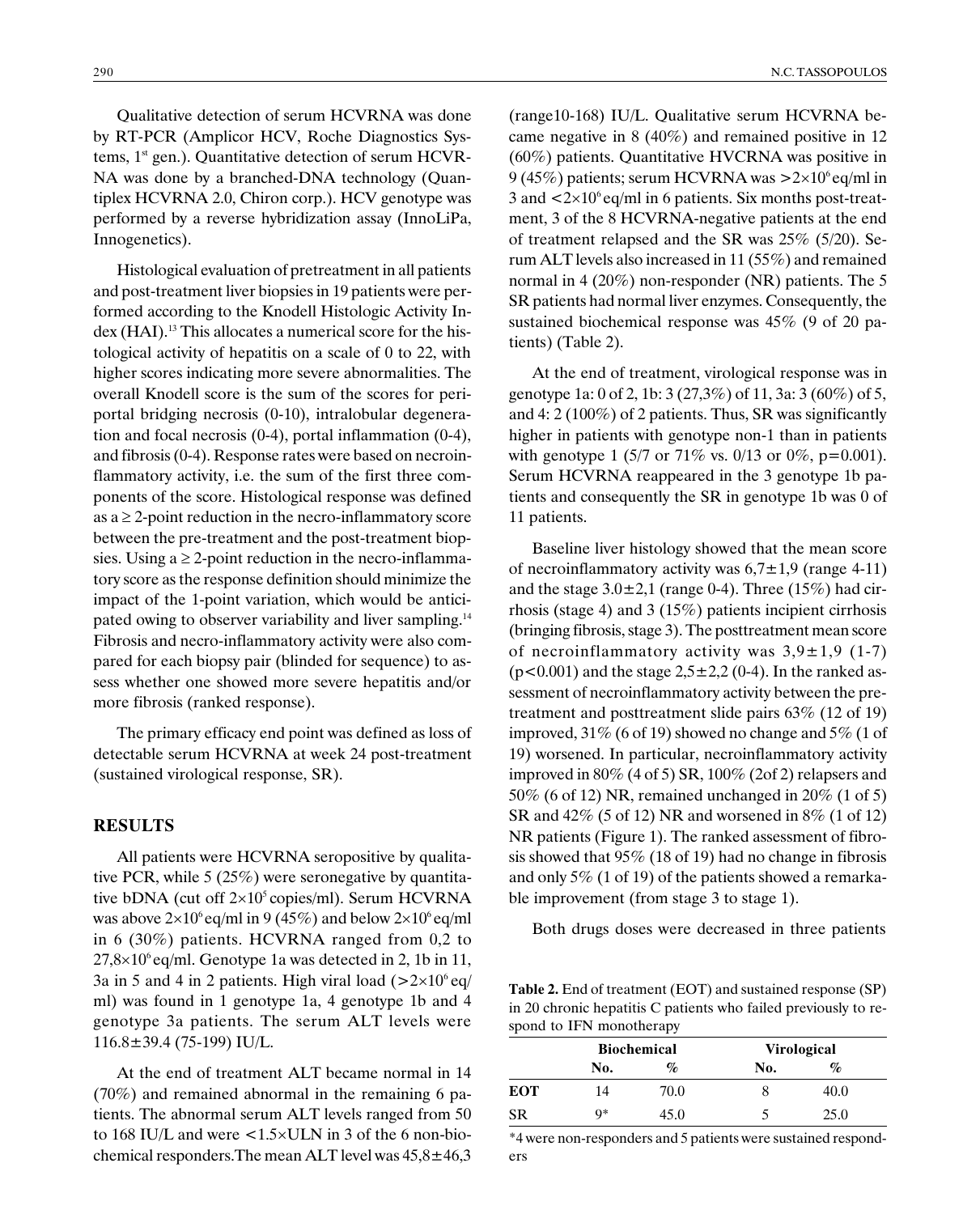

Figure 1. In the ranked assessment of necroinflammatory activity between pretreatment and posttreatment slide pairs 63% (12 of 19) improved,  $31\%$  (6 of 19) showed no change and  $5\%$ (1 of 19) worsened. SR denotes sustained responder REL, relapsers and NR, non-responder patients. By subgroup of patients improvement was found in 80% (4 of 5) SR, 100% (2 of 2) REL and 50% (6 of 12) NR, and worsening in 8% (1 of 12) NR patients.

while the ribavirin dose was decreased in two additional patients. Hemoglobin (Hb) decreased by 1,0 to 3,9 gr/dl in 19 (95%) patients. In particular, Hb decreased less or equal to 2 gr/dl in 10 (50.0%), 2,1-3 gr/dl in 8 (40.0%) and 3,9 gr/dl in 1 (5%) of the treated patients. In total, ribavirin decreased in 5 (25%) treated patients.

### DISCUSSION

The combination therapy with a-IFN and ribavirin for either 24 or 48 weeks has been found to be superior to therapy with  $\alpha$ -IFN alone with respect to biochemical, virological and histological end points.10,11 Logistic regression analysis identified five independent factors significantly associated with a favorable response: genotype 2 or 3, viral load less than  $2X10<sup>6</sup>$  copies/ml, age 40 years or less, minimal fibrosis stage and female sex.10 The mechanism of the apparently synergistic antiviral effect achieved by the combination of a-IFN and ribavirin is not well characterized, but ribavirin has been postulated to inhibit viral-dependent RNA polymerase and inosine monophosphate dehydrogenase.<sup>5</sup> However, other immunomodulatory actions may also contribute to the drug's beneficial effects.15

Our current study suggests that there may be a beneficial effect of a-IFN combined with ribavirin in these difficult to treat NR to a-IFN monotherapy patients. Thirty percent of our patients had cirrhosis or extensive fibrosis, an ominous prognostic factor in the treatment of CHC patients. However, the SR rate was 71% in patients with non-1 HCV genotype similar to that observed in naive and relapsed patients.<sup>10-12</sup> All the SR patients were males, genotype 3a or 4 and two of them had a high  $(>2\times10^6$  eq/ml) viral load, an unfavorable prognostic factor in CHC patients.<sup>10</sup> The 3 relapsed patients had genotype 1b and viremia was high in one of them. Overall, the SR was 0% in genotype 1 patients confirming its unfavorable effect in this subgroup of patients. Similar results have been published by Schvarcz et al. $^{16}$  A metaanalysis of nine controlled trials (789 patients) showed that the number needed to treat was 14 suggesting that approximately 14 patients would need to be treated with 6 months of combination therapy for 1 patient to have a SR.17 However, the 25% SR who were on our cohort (65% genotype 1) with  $\alpha$ -2b interferon and ribavirin appear to be higher than the less than 20% in the non-responsive subgroup in the metanalysis of randomized tri $als.$ <sup>18</sup>

Liver histology showed significant improvement of the necroinflammatory activity in 63% and worsening in only 5% of the patients ( $p<0.001$ ). Consequently, the combined regimen not only had a SR rate of 25% but also delayed the progression of the necroinflammatory activity. The combination therapy of a-IFN and ribavirin was well tolerated and no serious adverse events were encountered. Hemolytic anemia was rapidly reversible in the five patients whose was decreased.

These data, in association with the low toxicity of ribavirin, appears to promise better results for these patients. Induction therapy with a-IFN combined with ribavirin should be further evaluated, particularly in genotype 1 patients, irrespective of sex, age and viral load.

## **REFERENCES**

- 1. Davis GL, Balart LA, Schiff ER, Lindsay KL, Bodenheimer HC Jr, Perillo RP, and the Hepatitis International Therapy Group. Treatment of chronic hepatitis C with recombimamt interferon alpha. A multicenter randomized controlled trial. N Engl J Med 1989; 321:1501- 1506.
- 2. Di Bisceglie AM, Martin P, Kassianides C, et al. Recombinant interferon alpha therapy for chronic hepatitis C: a randomized, double-blind, placebo-controlled trial. N Engl J Med 1989; 321:1506-1510.
- 3. Poynard T, Leroy V, Cohard M, Thevenot T, Mathurin P, Opolon P, et al. Meta-analysis of interferon randomized trials in the treatment of viral hepatitis C: effects of dose